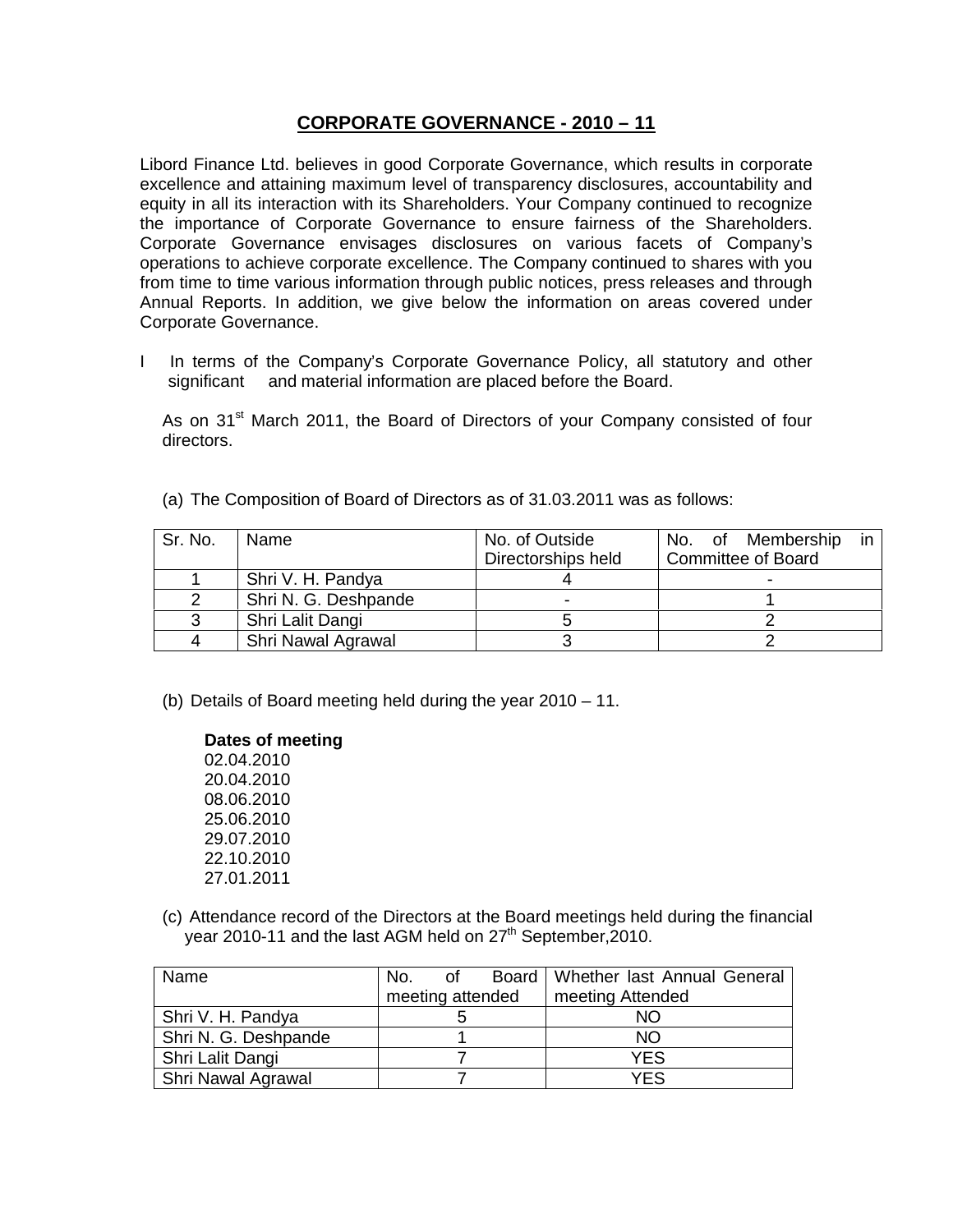### II Audit Committee

.

The Audit committee of the Company continued to oversee the functions of the Audit committee under the Companies Act as well as Audit Committee under the listing agreement. As on 31.03.2011 the Audit committee consists of 3 Directors – Shri Lalit Dangi, Shri Nawal Agrawal and Shri N. G. Deshpande. Mr. Lalit Dangi acts as the Chairman of the Committee. During the year the committee met four times held on 20.04.2010, 29.07.2010, 22.10.2010 & 27.01.2011.

Audit committee attendance during 2010 – 11.

| Sr. No. | Name of the Audit Committee Member | No. of Meeting Addended |
|---------|------------------------------------|-------------------------|
|         | Shri N. G. Deshpande               |                         |
|         | Shri Lalit Dangi                   |                         |
|         | Shri Nawal Agrawal                 |                         |

### III Remuneration Committee

Remuneration committee is constituted. Mr. N.G. Deshpande & Mr. Nawal Agrawal are the members of the committee. Committee met 2 times in the year.

### IV Shareholders Committee / Transfer Committee

- (a) Shareholders Committee consists of two Directors. Shri Lalit Dangi & Nawal Agrawal. The Committee look into the redressing of shareholders & investors complaint's like transfer of shares, non receipt of annual Report etc. During the year two committee met twelve times.
- (b) Transfer Committee: Mr. Lalit Dangi Director monitor the activities of Registrar & transfer Agent & look after the issues relating to shareholders. Share transfers / transmission are approved by a sub committee.
- (c) Mr. Lalit Dangi is the Compliance officer in terms of the Requirement of the Stock Exchange.
- (d) The Company has around **12638** shareholders. The Company regularly interacts with the shareholders through letters and at the AGM wherein the activities of the Company, its performance, its future plans are provided for information of the shareholders. The quarterly results are published in the newspapers.
- (e) The number of shares transferred during the last two years are as given below:

|                                              | $2010 - 2011$ | $2009 - 2010$ |
|----------------------------------------------|---------------|---------------|
| Number of meetings for transfer of shares    |               | 16            |
| Average number of shares transfers per month | 2576          | 7800          |
| Number of shares transferred                 | 54080         | 124787        |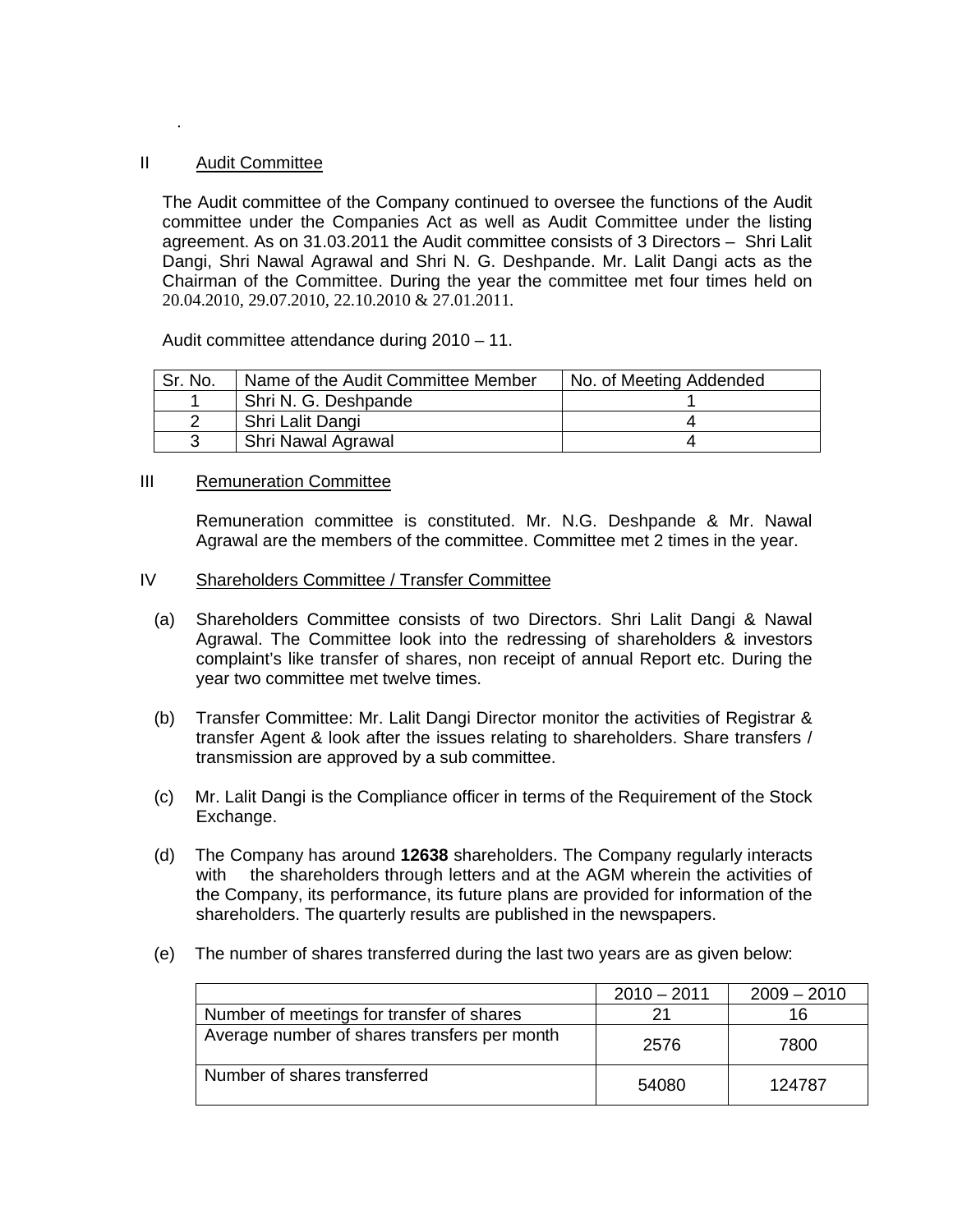(f) Details of shares demated / remated during the last two years are given below:

|                                      | <b>NSDL</b> |            |            | <b>CDSL</b> |
|--------------------------------------|-------------|------------|------------|-------------|
|                                      | 2010-11     | 2009-10    | 2010-11    | 2009-10     |
| Number of Demat transfers Approved   | 110280      | 126487     | 9400       | 4900        |
| Number of Sub Committee meeting held | 41          | 33         | 41         | 33          |
| Number of shares demated             | 110280      | 126487     | 9400       | 4900        |
| Number of Remat requests approved    | <b>NIL</b>  | <b>NIL</b> | <b>NIL</b> | <b>NIL</b>  |
| Number of shares Rematted            |             |            |            |             |

(g) Details of Complaints received & redressed during the last two years are given below:

During the year 2010-11 & 2009-10, no investor's complaints were received.

V The Company has also been taking all steps to ensure that shareholders related activities are given due priority and matters are resolved at the earliest.

## VI GENERAL BODY MEETING:

(a) Details of location, time & date of last three AGMS are given below:

| Date       | Location                 | Time     |
|------------|--------------------------|----------|
| 29.09.2008 | <b>Registered Office</b> | 11.00 AM |
| 29.09.2009 | <b>Registered Office</b> | 10.00 AM |
| 27.09.2010 | <b>Registered Office</b> | 10.00 AM |

- (b) Key special business if any transacted during the last three years at the General Body Meeting.
- (c) Although the notification prescribing the important items to be considered by postal ballot was issued by the Government of India, as far as the Company is concerned the necessity of passing such resolutions relating to business specified in the Rules did not arise.

## VII DISCLOSURES

- (a) There was no material transaction with directors or the management or their relatives having potential conflict with the interest of the Company at large.
- (b) There have been no instances of non compliance by the Company, Penalty / Structures / imposed on the Company by the Stock Exchange or SEBI or any Statutory Authorities on any matter related to Capital Market during the Last three years.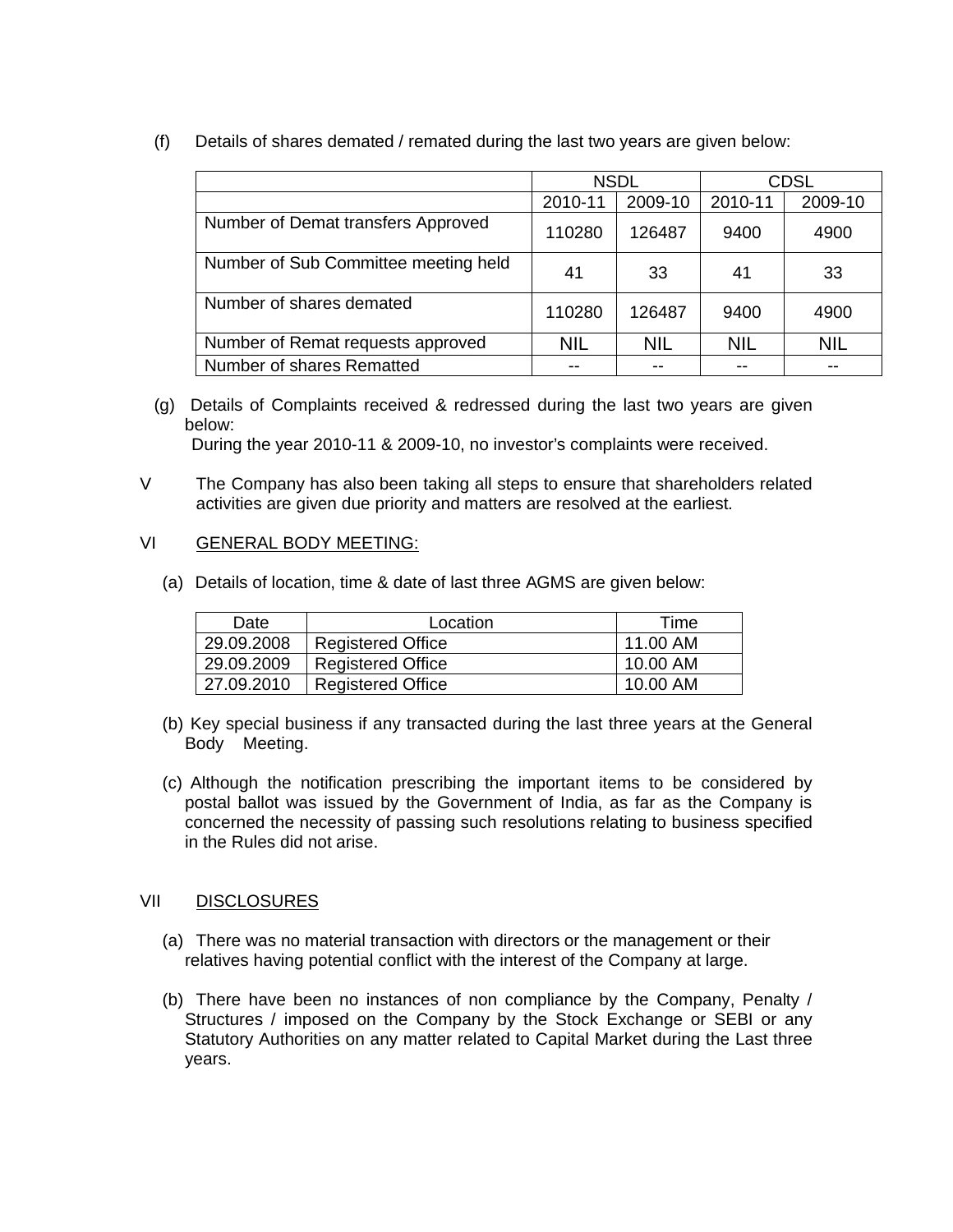(c) The Equity Shares of the Company have been voluntarily delisted from Madras Stock Exchange, Jaipur Stock Exchange & Ahmedabad Stock Exchange w.e.f. 15.03.2011, 07.06.2010 & 02.06.2010 respectively. The Company continues to be listed with Bombay Stock Exchange.

## VIII MEANS OF COMMUNICATION

Your directors take on record the unaudited Financial Results, in the Prescribed Performance of every quarter & half years and announce the results to all the listed Stock Exchanges. The same are published within 48 hours, in the newspapers namely the Financial Express and Lok Satta. The Company also issues new releases on significant Corporate decisions and activities.

### IX GENERAL INFORMATION TO SHAREHOLDERS

(a)

| Number of AGM            | 17 <sup>th</sup>                               |
|--------------------------|------------------------------------------------|
| Day & time               | $29th$ September 2011 at 10.00 a.m.            |
| Venue                    | 104, M.K. Bhavan, 300 Shahid Bhagat            |
|                          | Singh Road, Fort, Mumbai - 400 001             |
| <b>Book Closure</b>      | 27th Sept. 2011 to 28 <sup>th</sup> Sept. 2011 |
| <b>Proposal Dividend</b> | <b>NIL</b>                                     |
|                          |                                                |

## (b) Financial year April to March

Yours Company shares are listed on

Bombay Stock Exchange Ltd, P. J. Towers, Dalal Street, Mumbai – 23.

The Company has paid listed fees of the Stock Exchange, Mumbai upto 2011 – 12.

(c) Code Number:

|                                      | The Stock Exchange |
|--------------------------------------|--------------------|
|                                      | Mumbai             |
| <b>Stock Code</b>                    | 511593             |
| <b>Trade Symbol</b>                  | <b>LIBORD</b>      |
| <b>ISN NO for Demutalised Shares</b> | INE212B01011       |

(d) Details of shares Price movement in the BSE Mumbai from April 2010 to  $31<sup>st</sup>$ March 2011 are as follows:

|                     | The Stock Exchange, Mumbai (In Rupees) |      |  |
|---------------------|----------------------------------------|------|--|
| Month               | High                                   | Low  |  |
| April, 2010         | 7.80                                   | 5.48 |  |
| May, 2010           | 7.90                                   | 4.94 |  |
| June, 2010          | 8.42                                   | 6.50 |  |
| <b>July, 2010</b>   | 7.20                                   | 5.33 |  |
| <b>August, 2010</b> | 6.15                                   | 4.60 |  |
| September, 2010     | 7.87                                   | 4.55 |  |
| October, 2010       | 7.53                                   | 5.00 |  |
| November, 2010      | 8.79                                   | 5.19 |  |
| December, 2010      | 9.68                                   | 7.70 |  |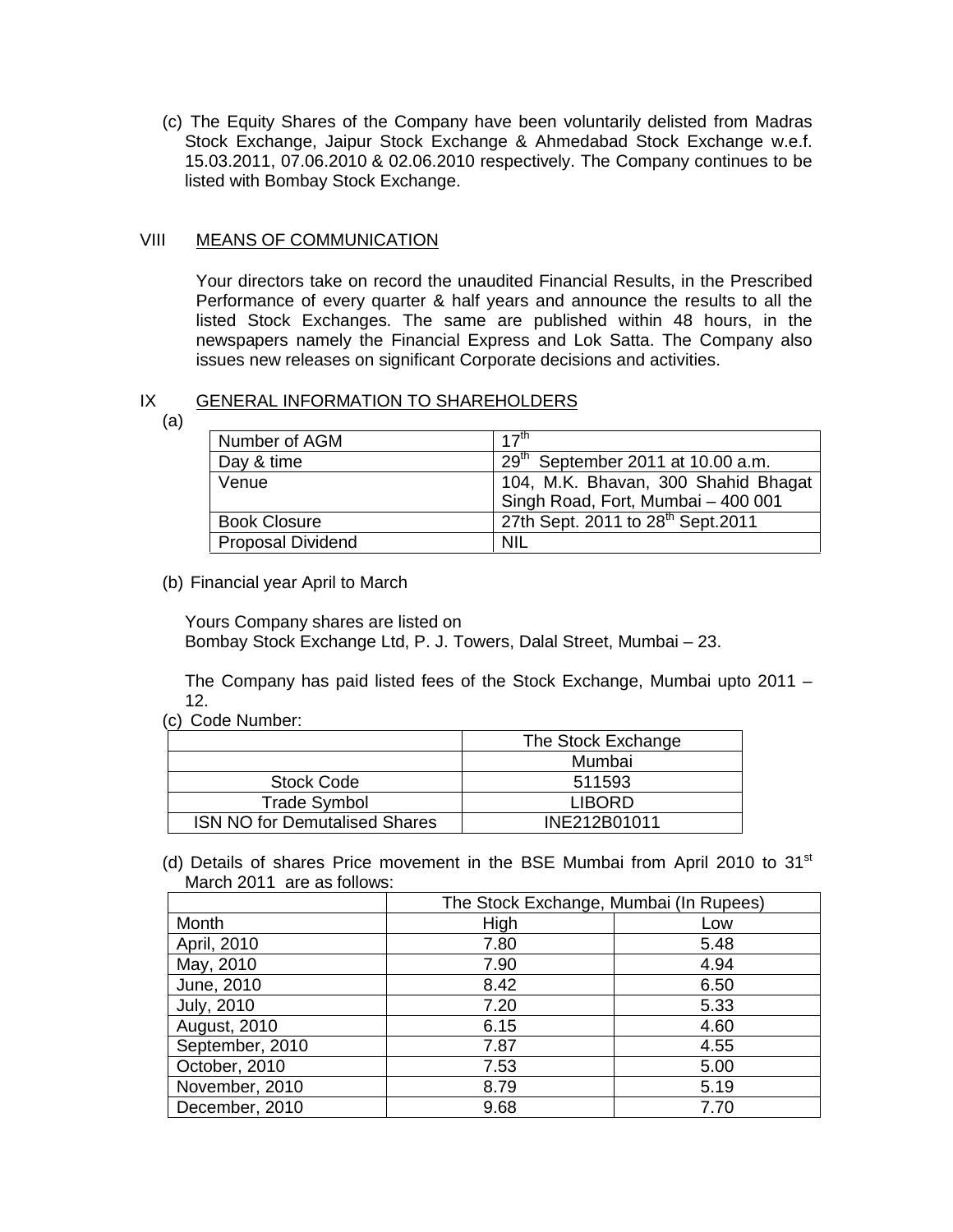| January, 2011  | 8.95 | 8.49 |
|----------------|------|------|
| February, 2011 | 8.48 | 7.94 |
| March, 2011    | 8.00 | 8.00 |

(e) Registrar & Transfer Agent.

Sharex Dynamic (India) Pvt Ltd

Unit 1, Luthra Indl. Premises,

Safed Pool,

Andheri Kurla Road,

Andheri ( E), Mumbai-400072.

Tel :28515606 / 28515644

# (f) Distribution of shares as on 31.03.2011

| Shareholding of  | No. of  | $%$ of         | Total       | % of Amount |
|------------------|---------|----------------|-------------|-------------|
| Nominal values   | holders | <b>Holders</b> | Amount      |             |
| <b>Upto 5000</b> | 11612   | 91.88          | 17428380.00 | 21.79       |
| $5001 - 10000$   | 601     | 4.76           | 5065270.00  | 6.33        |
| $10001 - 20000$  | 230     | 1.82           | 3486380.00  | 4.36        |
| $20001 - 30000$  | 81      | .64            | 2018160.00  | 2.52        |
| $30001 - 40000$  | 28      | .22            | 1005380.00  | 1.26        |
| $40001 - 50000$  | 21      | .17            | 997230.00   | 1.25        |
| $50001 - 100000$ | 30      | .24            | 2224760.00  | 2.78        |
| 100001 & above   | 35      | .28            | 47774440.00 | 59.72       |
| Total            | 12638   | 100.00         | 80000000.00 | 100.00      |